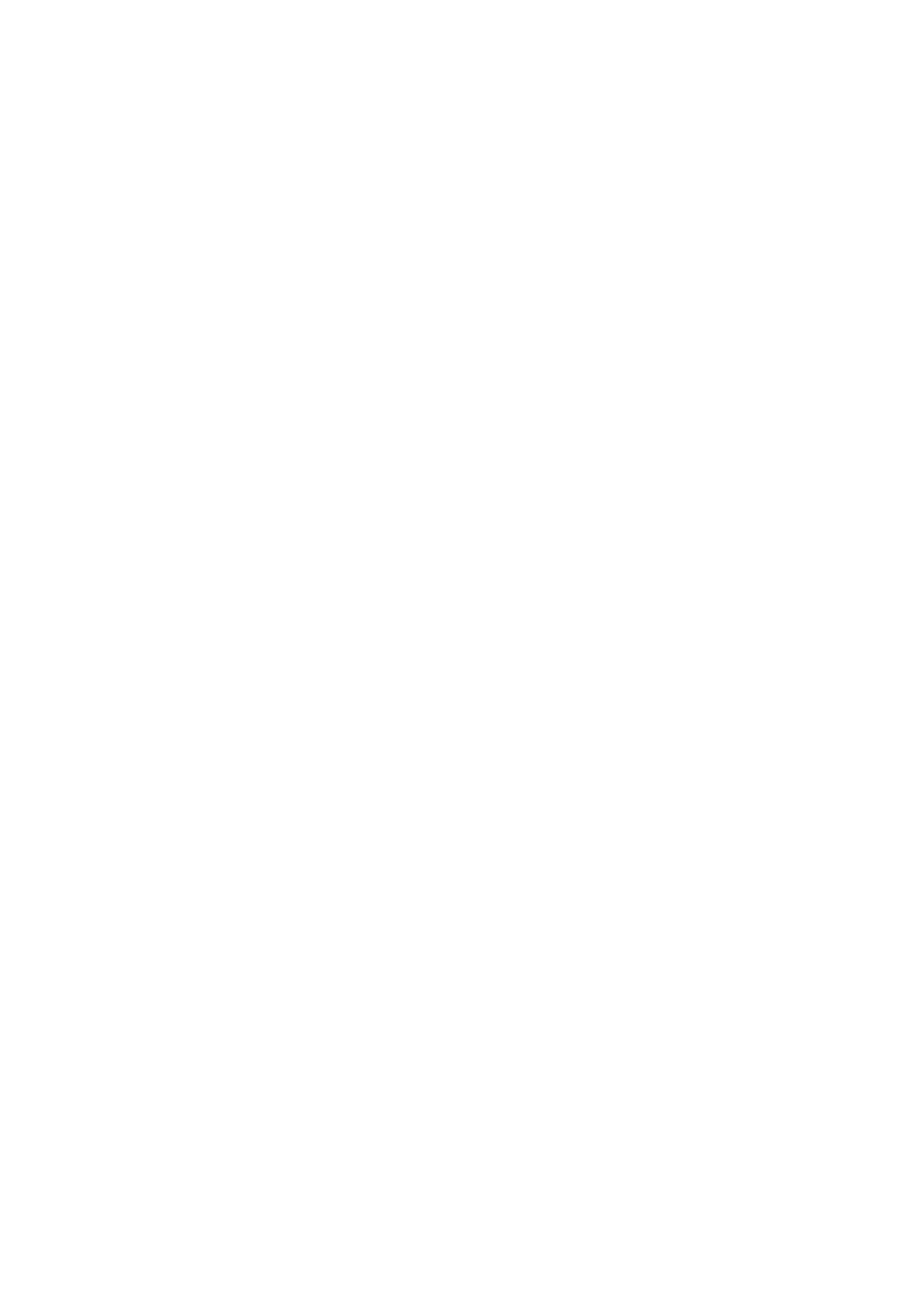**EUROPEAN UNIVERSITY INSTITUTE, FLORENCE DEPARTMENT OF LAW**

*Temporal Reasoning and MAS* 

**CLARA SMITH, ANTONINO ROTOLO AND GIOVANNI SARTOR**

EUI Working Paper **LAW** 2010/16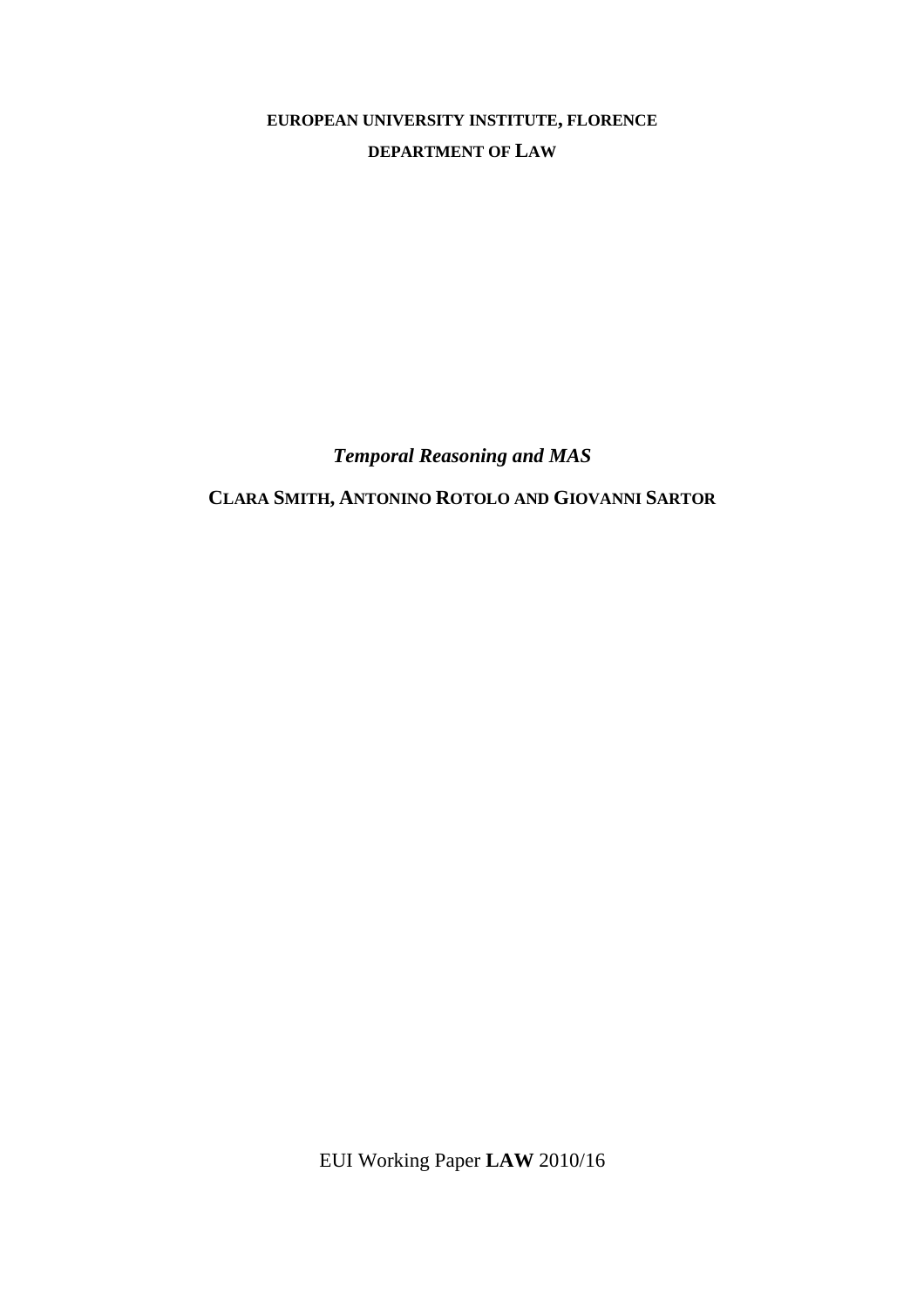This text may be downloaded for personal research purposes only. Any additional reproduction for other purposes, whether in hard copy or electronically, requires the consent of the author(s), editor(s). If cited or quoted, reference should be made to the full name of the author(s), editor(s), the title, the working paper or other series, the year, and the publisher.

ISSN 1725-6739

© 2010 Clara Smith, Antonino Rotolo and Giovanni Sartor

Printed in Italy European University Institute Badia Fiesolana I – 50014 San Domenico di Fiesole (FI) Italy www.eui.eu cadmus.eui.eu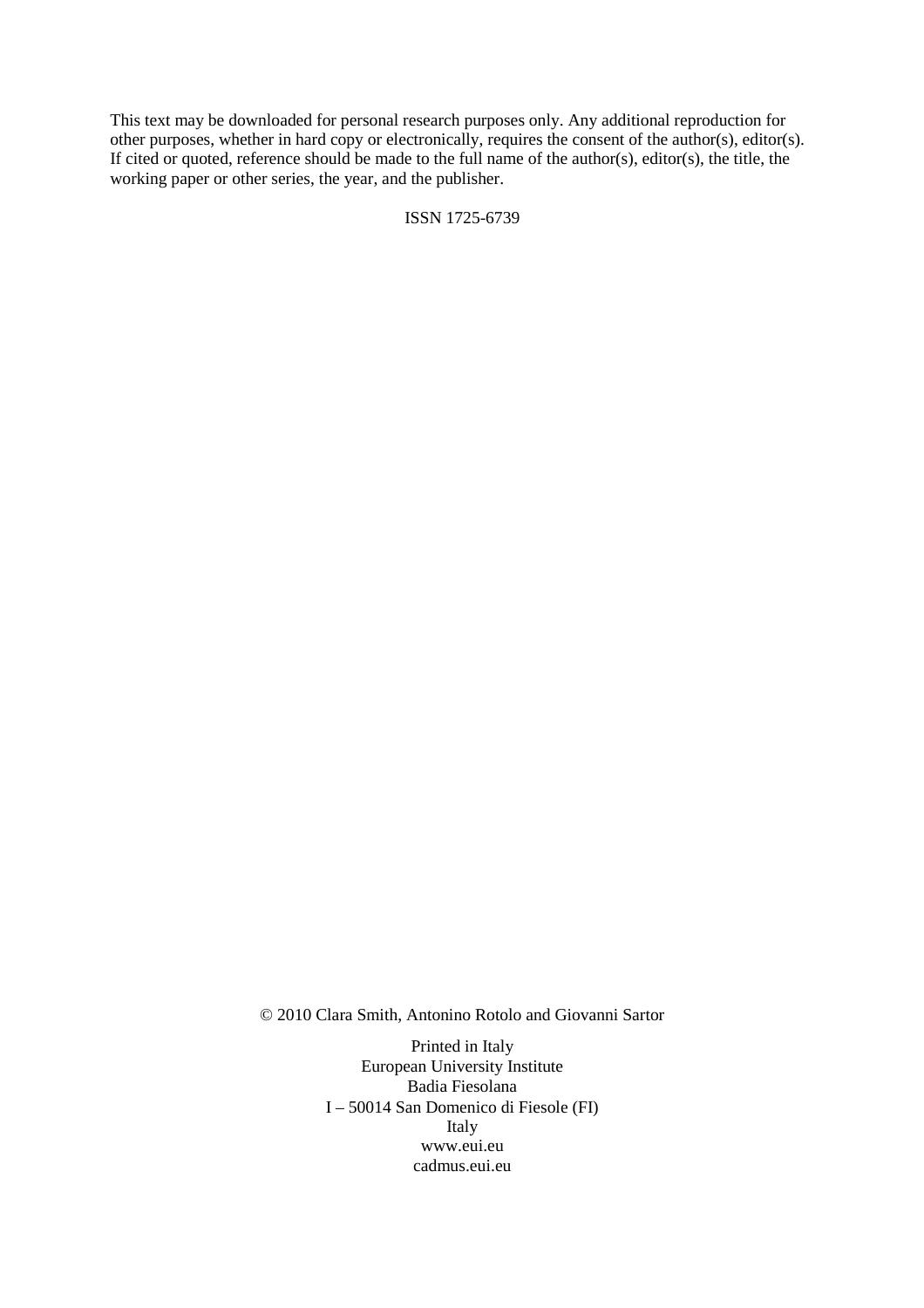## **Author contact details**

Clara Smith Faculty of Informatics and Faculty of Law University of La Plata Argentina Partially supported by PICT 2006-00842 ANPCyT

Email: csmith@info.unlp.edu.ar

Antonino Rotolo CIRSFID University of Bologna Italy

Email: antonino.rotolo@unibo.it

Giovanni Sartor European University Institute, Florence, Italy

CIRSFID University of Bologna Italy

Email: giovanni.sartor@eui.eu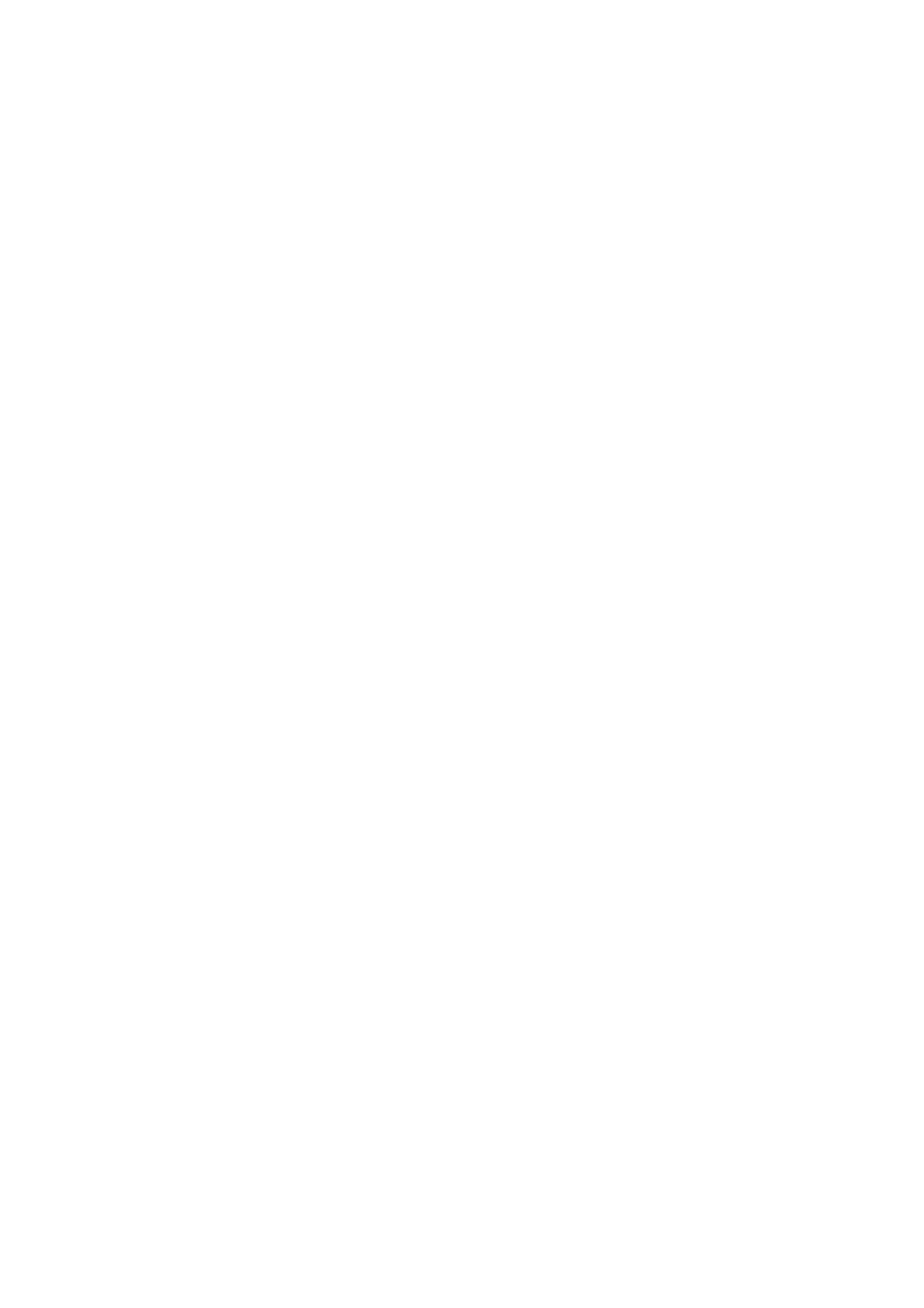## **Abstract**

In this paper we investigate if it is possible and useful to reason about time within social/normative multi-agent systems (MAS) by taking into account the general guidelines of tense logic. We focus on the combination of special-purpose logics: we provide a formal account in which a minimal temporalization helps in reasoning about time in an abstract way. We also explore a new variant of deontic tense logic by using a hybrid tense logic. The accounts provided allow to model temporal provisions within both particular norms and general legal principles, and also help in the detection of breaches of good faith and confidence.

## **Keywords**

hybrid modal logic, deontic logic, temporal reasoning, deadlines, multi agent systems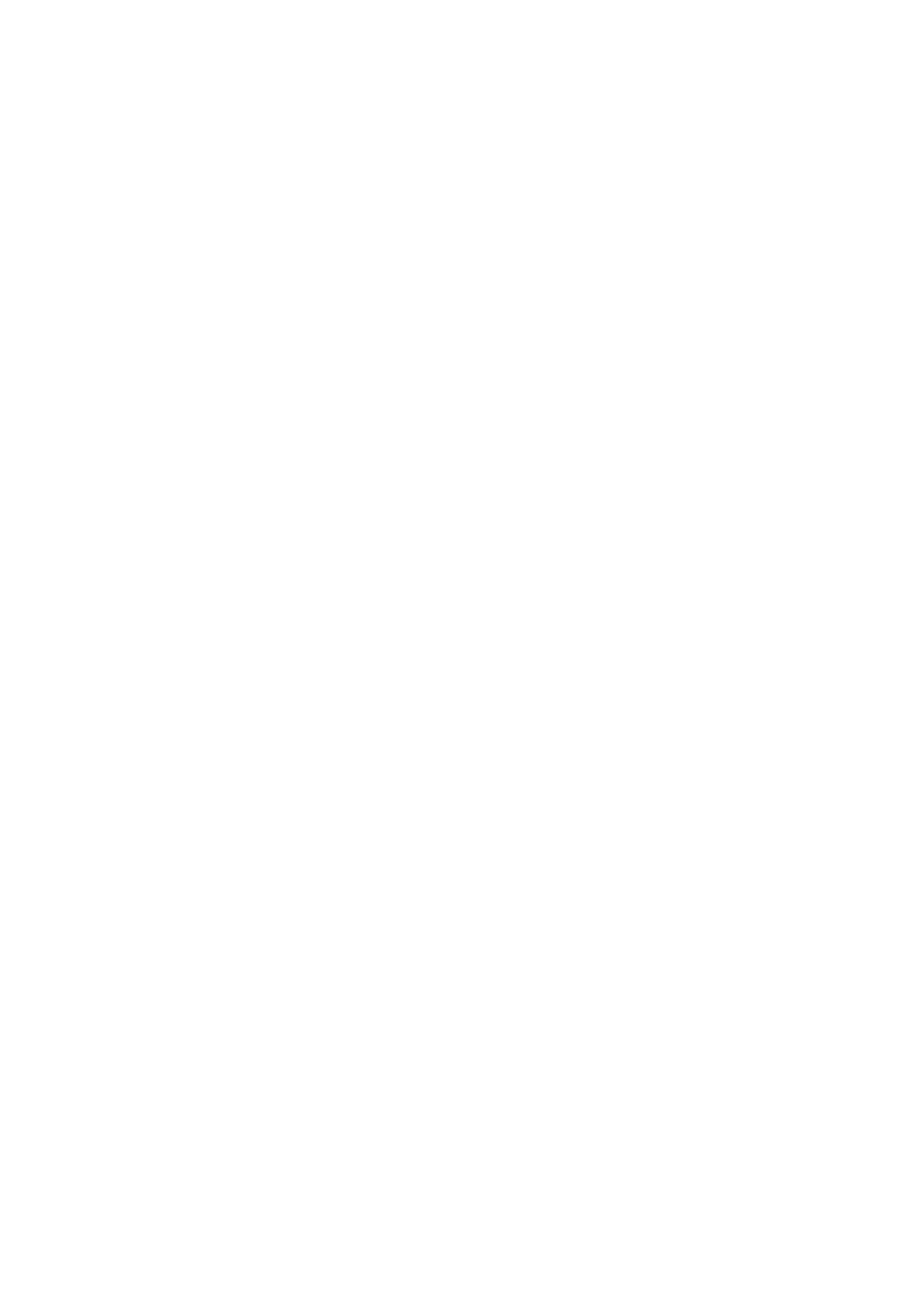## **1. Introduction**

Both law and technology deal with temporal specifications. Relevant to the law are, among others, the prescription of actions to be accomplished within certain time, obligations with deadlines, the duration of the legal year, the duration of a leasehold in land, or an insurance policy during a specified period. For computing systems in general, finiteness and infiniteness of processes are of main interest, as well as the duration and successful termination of different kinds of atomic or complex transactions, the activity or inactivity of sessions, logins, the possibility of distributed or parallel processing, etc.

The relevance of the relation between time and deontic logic was well-settled in the seventies and eighties. Nowadays, several social and normative MAS capture diverse aspects of time mainly from a modelling point of view. However, consistent working applications of modal tense logics to those systems are still overlooked. Also, technical issues such as decidability of temporalized MAS are usually difficult to face.

For instance, the framework in [1] helps to model social constraints, roles, and states using concepts from legal and social systems, using the Event Calculus [2], a first-order formalism for reasoning about events. Time is explicitly codified inside constraints as in e.g. HoldsAt(permitted(agent, action),t) which generically specifies a permission: at time t it is true that the action is permitted for the agent. Given a temporal ordering of events we can find out the set of powers, permissions, obligations and sanctions each agent has at each point in time. As a second example, consider the account in [3]. It comprises a defeasible theory based on [4] which allows expressing some aspects of FIPA semantics for Agent Communication Languages (ACL). Instants are modeled as timestamps labelling literals (a literal is an atomic proposition or its negation), e.g. 1:t is meant to stand for 'literal l holds at time t'.

Within both accounts, thinking back and forth along the time line may be a demanding enterprise. For example, moving along the flow of time means searching the knowledge base for rules and literals tagged with a given instant t, and performing the plausible deductions; then repeat with instant t+1 (or resp. t-1) and so on (in line, see explanations to Example 3.3 in [3]). Typical temporal formulas such as: 'it has always been the case that p' or 'it is always going to be the case that p' need back and forward searches throughout the knowledge base (see the reading of rule r10 in Example 3.3 in [3]).

Other MAS such as [5,6] handle in different ways some forms of temporal reasoning. The account in [5] for example, uses for its definition of trust some well-known concepts from dynamic logic (which can be seen as including temporal aspects.) In the survey in [7], its authors refer to various works incorporating aspects of time to overcome some inherent difficulties with standard deontic logic. For instance, the dyadic temporal operator proposed by J. A. van Eck [8] relativizes deontic statements to points in time where they should hold. The authors also refer to [9], which reduces deontic specifications to first-order temporal ones by interpreting the obligation to do p as the property that p must occur sometime in the future.

Theoretically speaking, the general idea of reasoning about time should extend any MAS consistently. From a computational standpoint, we believe that a minimal functionality for the automatic manipulation of time –i.e. from a basic modal perspective- should involve few technical adjustments of the MAS´s underlying logic. As an added challenge, we also argue that a temporalization straightforwardly helps in the detection of breaches of good faith and confidence in MAS.

We organize the work as follows. Section 2 describes two combinations of tense logics with multimodal multi-agent logics. Section 2.1 uses a basic tense logic (understood in the classical way introduced by Prior [10]) to temporalize—in the sense given in [11, Section 2]—multi-modal MAS. This allows us to express abstract time provisions and lawful principles straightforwardly. In Section 2.2 we propose a new variant of deontic tense logic by considering an extension to modal logic called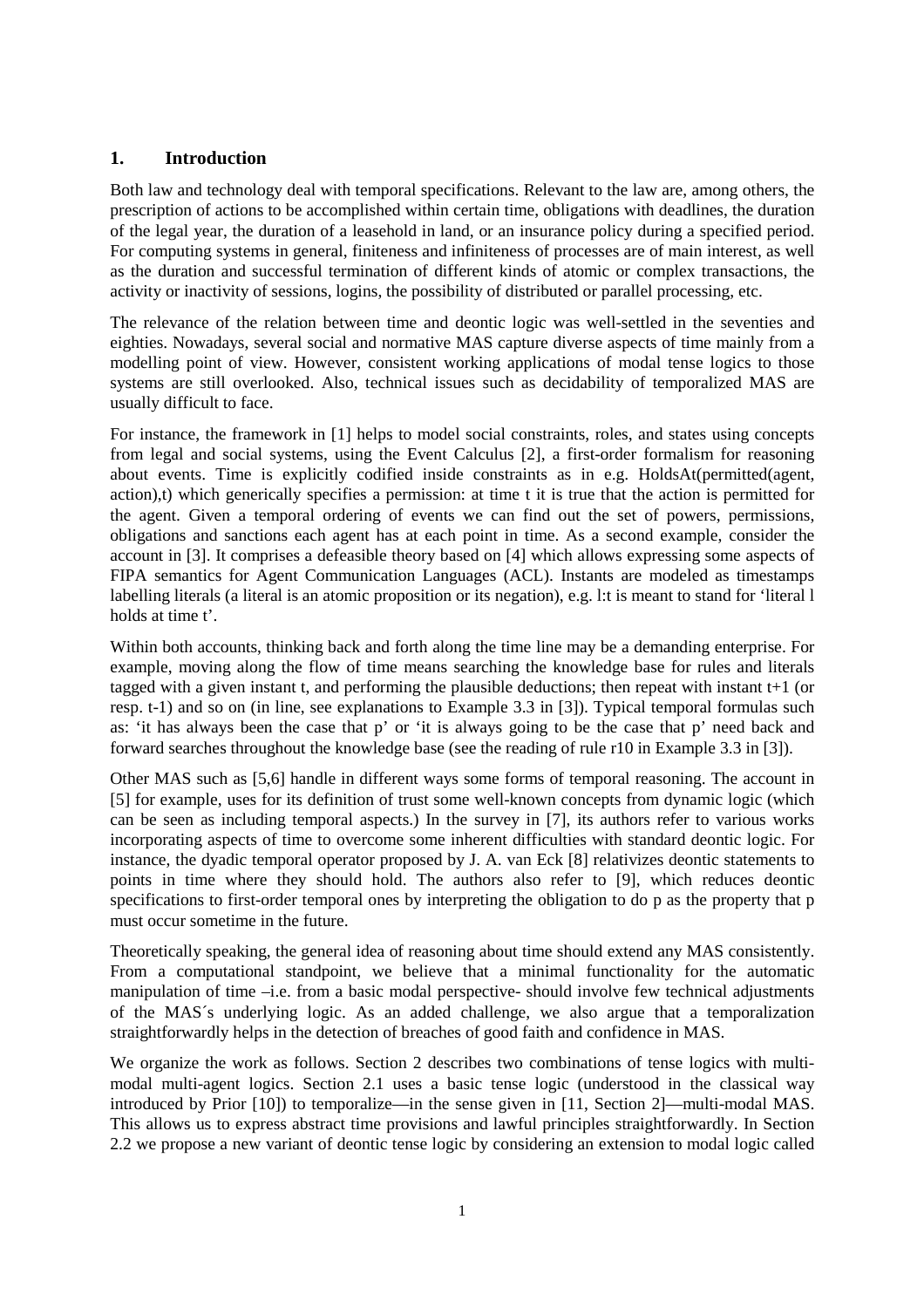hybrid logic which allows us to name points in time. This way we gain a "HoldsAt" functionality. Section 2.3 extends both accounts in 2.1 and 2.2 by adding agent's goals and beliefs. In all subsections we work with examples referring to Argentinean and to Italian Law, and also with a more general example from the literature. Examples are presented throughout the paper in an increasing level of complexity. In Section 3 we mention some decidability issues regarding the logics used throughout. Some conclusions end the paper.

## **2. Temporal Specifications and Norms**

Many MAS are designed as multi-modal systems [5,12,13,14]. Different modal operators define different agents' features such as intentions, beliefs, agency, etc. Embeddings of tense logic into the basic modal language were first studied by S. K. Thomason in the mid '70s [15]; the approach has gained popularity recently, see [11,16,17,18]. It is pointed out in [7] that Thomason has argued that deontic logic requires a foundation in temporal logic, reducing the obligation of p to a temporal statement that p holds in all future worlds that would be reachable.

The description of a plain, basic logic of time, restricted to a traditional Kripke-style modal perspective, and which comprises a great variety of systems [17] is usually as follows: the basic temporal language is built using two unary operators, F and P, a set of propositional letters p, q, r…, and Boolean connectives [18]. The intended interpretation of a formula Fp is 'p will be true at some Future time', and Pp is meant to stand for 'p was true at some Past time'. Duals for F and P are, respectively, G and H ('it is always Going to be the case' and 'it Has always been the case'.) This is the core language underlying the branch of modal logic called tense or temporal logic. The usual mathematical structures where temporal formulas are interpreted are bidirectional frames [18, pp. 21]. For now, let us assume a frame is a structure  $T = (T, \leq)$  where T is a set of instants of time and  $\leq$  is a precedence relation such that if  $s < t$  (s,  $t \in T$ ) then we say that s is earlier than t [17]. The minimal pointwise tense logic is K4, which is complete w.r.t. the class of transitive frames. As one of our motivations is decidability, i.e. to provide decidable temporalized MAS, we will explore two possible methods for embedding temporal reasoning in multi-modal settings:

In a first possibility, we add temporal modalities to a multi-modal language for agents already including operators for deontic provisions, agency, and, possibly, agents' goals and beliefs. Since this extension does not allow for explicitly referring to time instants in the language, it looks useful for representing abstract temporal properties or constraints, or for capturing uncertain time provisions such as regulations or obligations conditioned to undetermined events.

A second possibility is to combine a multi-modal logic as mentioned above with a hybrid temporal logic (see, e.g. [18, pp. 434].) This logic explicitly identifies points in time and accounts for the moments at which an event happens, or the temporal scope of lawful provisions begins (or ends.)

#### *2.1. Temporal Social/Normative MAS*

The literature provides a number of different techniques for combining logics, such as products, fibring, fusion, and temporalization. Indeed, the reasoning patterns we present simply require the addition of a temporal logic on top of the logics underlying the MAS.

On account of [12]'s advice, let us work with a multi-modal approach for dealing with agents' attitudes. Assume we deal with a finite set of agents  $A = \{x, y, z...\}$  and a countable set P of atomic propositional sentences denoted by p, q, r.... Complex expressions are formed syntactically from these, plus the following unary modalities we describe next.

A deontic operator O represents generic (legal/lawful) obligations, meaning "it is obligatory that" [7,12]. An operator for agency Doesx A represents successful agency i.e. agent x indeed brings about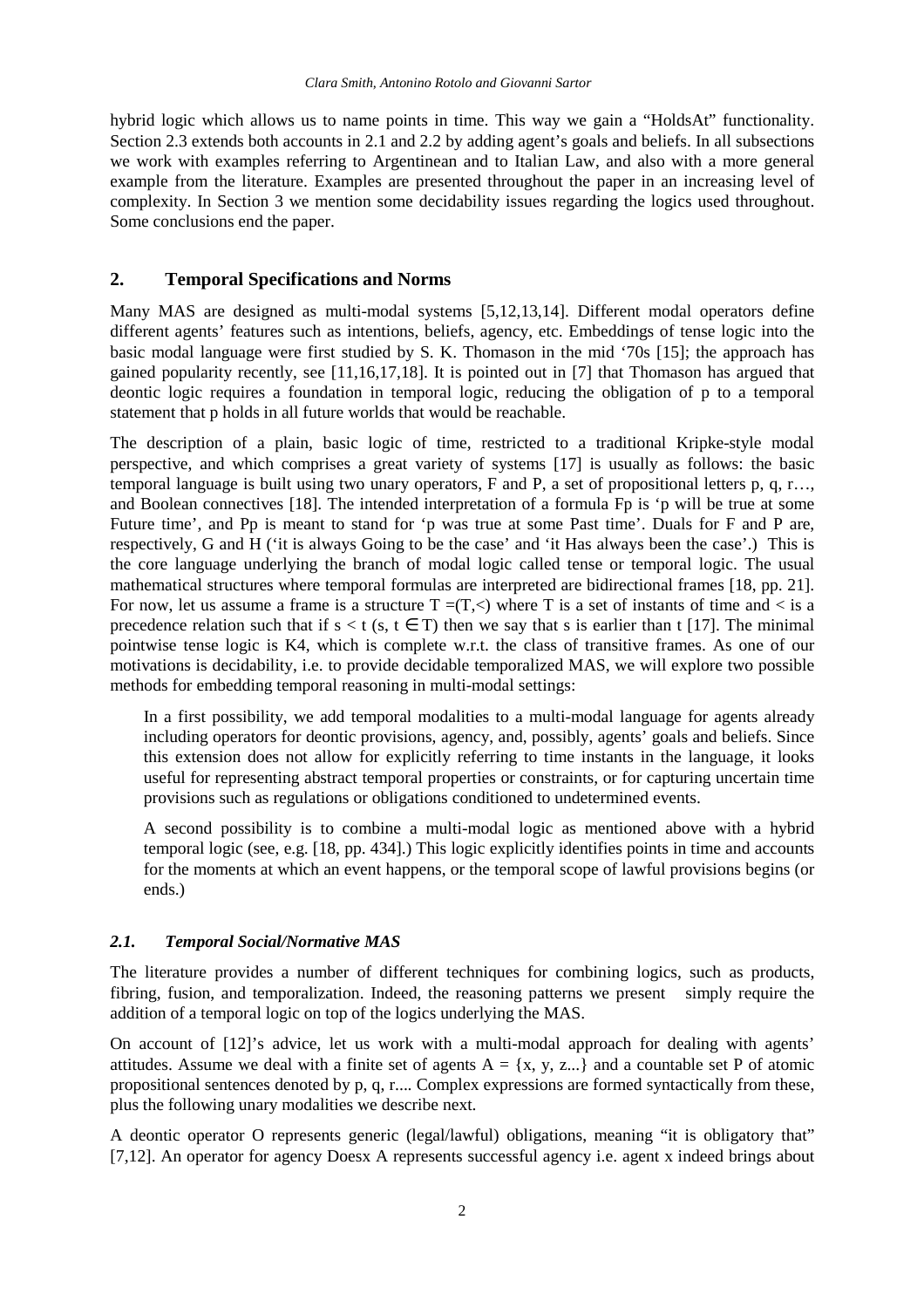A [19]. For simplicity, we assume that in expressions like Doesx A, A denotes behavioural actions concerning only single conducts of agents such as withdrawal, inform, purchase, payment, etc. (no modalized formulas occur in the scope of Does.) O is taken to be a classical KD operator. The logic of Does is non-normal, closed under logical equivalence and amounts to the following schemata [20]:  $Does X \rightarrow A$ ,  $(Does X \land Does X \rightarrow Does X \land \neg Does X \land \neg Does X \land \neg Does X \land \neg Does X \land \neg Does X \land \neg Does X \land \neg Does X \land \neg Does X \land \neg Does X \land \neg Does X \land \neg Does X \land \neg Does X \land \neg Does X \land \neg$ 

We now bring in the temporal modalities for writing temporal formulas; for example, the modality F mentioned above will allow us to characterise future obligations, as well as the future extinction of an obligation. Before we go to the semantic details, we present two examples.

Example 1. Obligations in the future. According to art. 566 of the Argentinean Civil Code, and according to art. 1183 of the Italian CC, a deadline may be established for complying with an obligation. Similarly, the emergence of obligations (and of the corresponding rights) can be postponed to a future moment in time; or a future moment may be established for extinction of obligations. Intuitively, time works in such scenarios as a modality of the obligation; the obligation is what is being modalized.

The temporal operator F allows us to express that an obligation will hold sometimes in the future: F(O Doesx A) means that "it will be true in some future time that there is the obligation for agent x to do A". It also allows us to express that there will be a future time in which an obligation will not hold:  $F(\neg O(Doesx A))$  means that "it will be true in some future time that there is no obligation for agent x to do A". It may also apply to conditional obligations:  $F(p \rightarrow O(Doesx A))$  means that there will be an instant in the future when if p holds then there is the obligation for agent x to do A. Similarly, F(p  $\rightarrow \neg O(Doesx \text{ A})$  means that there will be an instant in the future when if p holds then there is no obligation for agent x to do A. As examples of this kind of normative statements consider the following:

F(O(Doesj Pay)), there is a future moment in time in which agent j will have the obligation to pay;

 $F(\neg O(Doesi Pay))$ , there is a future moment in time in which there is no obligation for j to pay;

F(Doesk Ask  $\rightarrow$  (O Doesj Pay)), in the future there will be a moment in which, if k asks fo the payment then j has the obligation to pay;

 F(Doesj Pays ∧ (¬O(Doesj Pay))), in the future there will be a moment in which it will be that case that j pays but he has no obligation to pay.

While such statements express interesting normative positions for the involved agents, they fail to capture temporally limited obligations, since they do not provide sufficient information to j and k. To be able to comply with an obligation starting in the future (1), j needs to know what is the precise time when the obligation will start to hold (it may not be enough to know that it will hold sometime in the future.) Similarly, for being able to reject future compliance with an obligation terminating in the future (as in 2), and in, e.g. 'I will not work for you tomorrow since my work contact expires today') j needs to know when the obligation will terminate. For the obligation in (3) to be satisfied, it is sufficient that there is one future instant in which k ask for payment, or the payment is provided. On the contrary, usually, a conditional obligation to pay usually requires that payment is provided when one is asked for the first time (the creditor would not accept the reply: 'ok, in the future there will be an occasion when I will pay when asked, but this is not that time; try again, you may be luckier!').

These representations fail to capture the fact that an obligation usually does not hold for an instant, but it spans over a time interval, and similarly, it does not hold forever. A way to capture the persistence of an obligation (or its absence) consists in using G, the dual of F (Section 2.) The expression GA stands for "A will always hold in the future", e.g. Diesx  $\rightarrow$  G( $\neg$ O(Doesx A)) means that if x dies, s/he will never have the obligation to do A. For example, the death of a person who has been instituted as head of a life-rent extinguishes forever the creditor's obligation to pay (art. 2070 ACC, art. 1873 ICC.) Simple formulas like the former consequent  $G(\neg O(Doesx A))$  are indeed powerful. This expression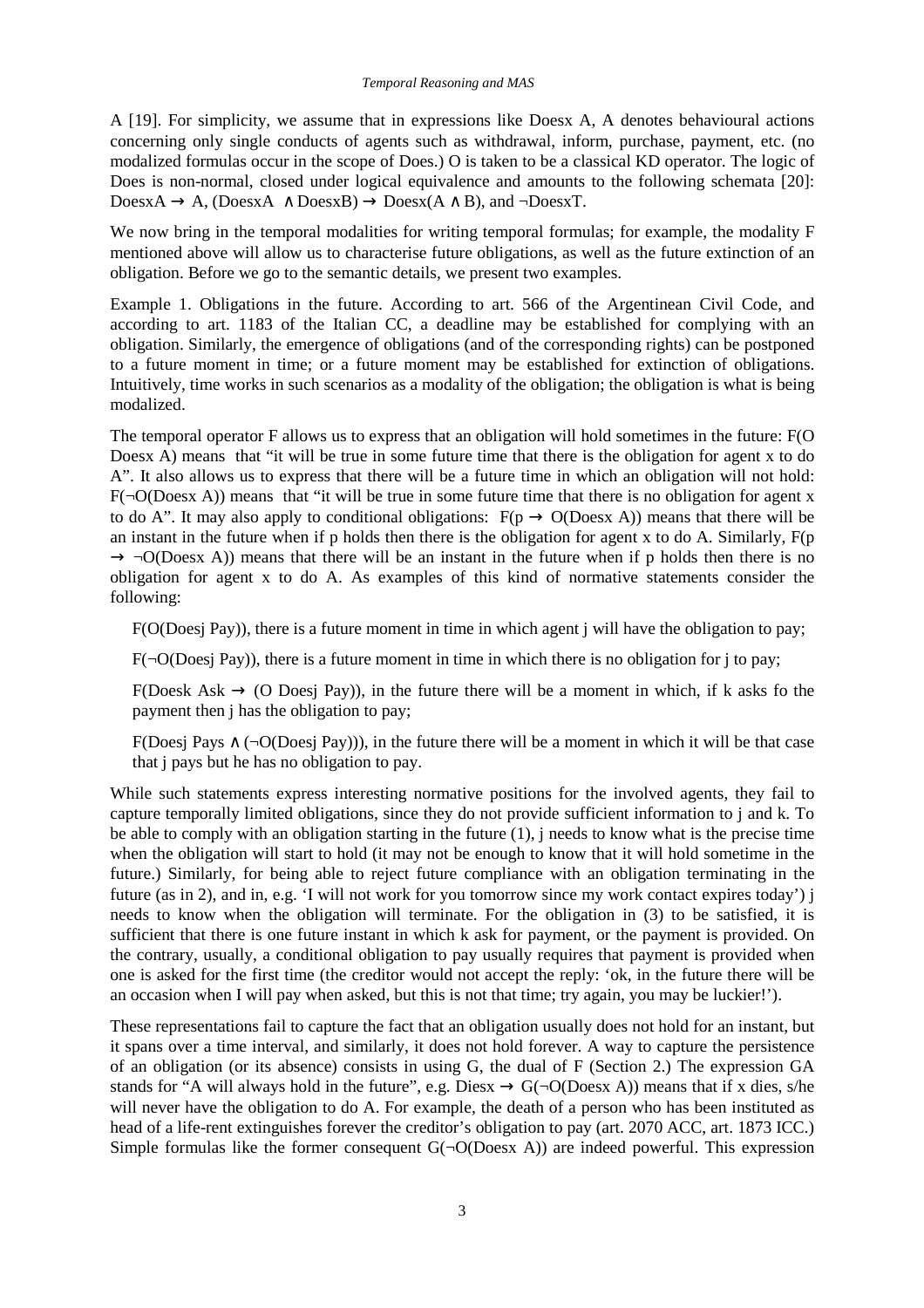can be considered as a possible formulation for the legal institution called prescription, which in one of it forms establishes that "by the time designed by law, the debtor is free from its obligation" meaning that there will be a future moment in time in which the creditor cannot pursue her/his legal right in court (art. 4017 ACC, art. 2934 ICC.) However, to model a prescription more is required: we need to be able to represent the time point where the prescription operates, so that the obligation terminates. As we shall see in the following, for addressing the limitations just illustrated we supplement our logic with an explicit way of naming time-points and intervals.

#### 2.1.1. Semantics for Temporalized MAS

Regarding the semantics of the combination of logics we propose, we follow the temporalization technique [11,21] which, intuitively, amounts to place the temporal machinery on top of the MAS.

We consider both general and relativised obligations (Oa is a relativised deontic operator meaning "it") is obligatory in the interest of agent a that" [22]). We restrict ourselves to well-formed atomic temporal formulas whose outermost symbol is a temporal operator. Formally, the behaviour of such a system is captured by a model  $(T, \le, g, t0)$ . The outer frame  $(T, \le)$  corresponds to the temporal evolution of the system; t0  $\in$  T is the initial point in time. The system evolves through time in the sense that new generic/individual obligations/permissions are settled while some others become obsolete or prescribe. Following, g is a function such that for every  $t \in T$ , g(t) returns a multirelational model for the MAS itself. According to [14,20] we build a multi-relational frame of the form:

 $F = < A$ , W, O, {Oi }i $\in G$ , {Di}i $\in G$  >

where:

A is a finite set of agents;

W is a set of situations, or possible worlds;

O is the accessibility relation for the deontic operator, which is serial (standard KD semantics);

{Oi}i∈G is the set of accessibility relations w.r.t. relativised obligations, which are serial (usual KDn semantics);

{Di}i∈G is a family of sets of accessibility relations Di w.r.t. Does; which are reflexive, serial, and pointwise closed under intersection.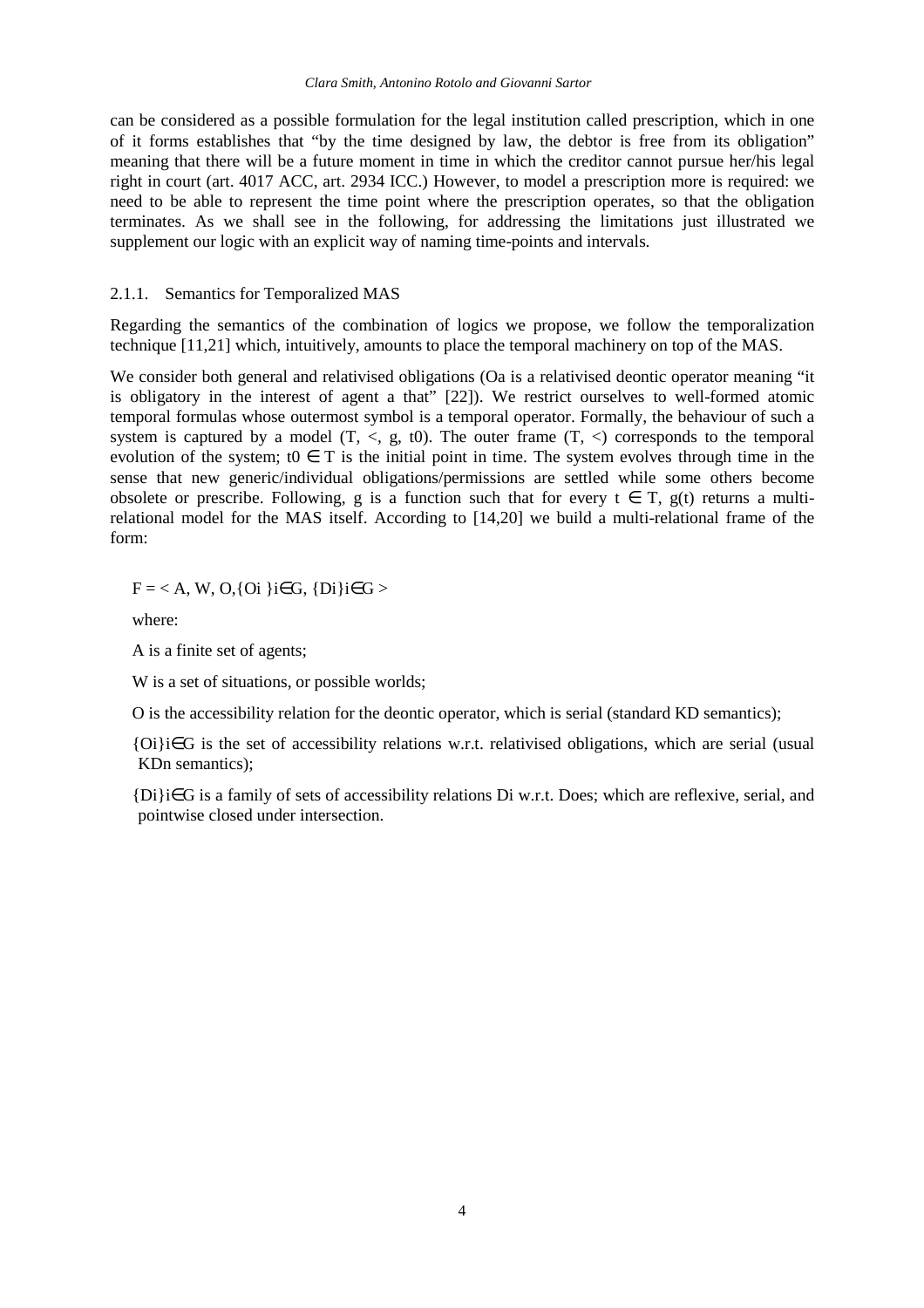A multi-relational model is, in its turn, a structure of the form:

 $M =$ 

where:

F is a multi-relational frame as above, and

V is a valuation function defined as follows:

standard Boolean conditions;

 $V(w, O A) = 1$  iff  $\forall v$  (if wOv then  $V(v, A) = 1$ );

 $V(w, Oi A) = 1$  iff  $\forall v$  (if wOiv then  $V(v, A) = 1$ );

 $V(w, Does i A) = 1$  iff ∃Di∈Di such that  $\forall v$  (wDiv iff  $V(v, A) = 1$ );

This way, according to the notation in [12],  $(T, \langle, g, t \rangle)$  amounts to a model for the logic of a temporalized MAS. Notice that although in the resulting logic we can write temporal formulas, the formulas of the nested MAS (which have no temporal operators) are unambiguously evaluated w.r.t. a given model g(t).

## *2.2. Temporal Reasoning and the 'HoldsAt' Functionality*

Terms can be certain or uncertain. This classification takes into account the moment at which the key event happens. If such moment is known by the time of arrangement (for example, at contract formation) the term is said to be certain, otherwise it is uncertain: although it will necessary happen, we do not know when it will (for example, a death.)

So far, we have been working with points in time throughout Section 2.1. However, we are not able to clearly identify such points in the account. This feature may appear to be a drawback for applications which consider selected time points; it is sometimes important to reason about what is going on at particular moments. Effective for representing provisions such as those in Section 2.1, basic temporal logic is plain and straightforward; it does not provide an analogous tool as the HoldsAt(A,i) predicate in [1] or the l:t tagged literal in [3]. As Blackburn and Franceschet point out [11,18], hybrid logics –an extension of modal logics- helps us to deal with particular moments.

We will be working next with a hybrid temporal logic, which is an extension of the basic temporal logic used in Section 2.1. This logic will subsequently be the one used to temporalize. A hybrid temporal language helps us to treat points in time as "first class objects", by naming them individually and directly. For example, if we are working with the domain of months, we can assign the names j, f, m, a, ... to particular worlds in the domain of months the same way we give constant names to refer to specific elements in any domain (as we do with '0' and '1' within the integers.) Being able to locate points in time leads us to ask wether a certain event will happen in a given future moment, like in: "will we be having a rainy month of April?", or if it has happened in a past time, as in: "were the company flights rescheduled in August?". Finally, we may want to give a name to the current moment because, e.g., it is the moment in which we are in a position to fulfil our and other parties' expectations; assuming a domain of days we can propose: "let´s sign the contract today, December 27th", or: "you may stay and start working from now, December 27th, on". This possibility looks necessary in order to be able to indicate a date in lawful acts.

For dealing with particular instants of time in our account, we proceed, technically, as follows. We take the basic modal language in Section 2.1 and add a second sort of atomic formulas. These atoms are called nominals, written i, j, k… . A nominal names a world, or point, by being true in that point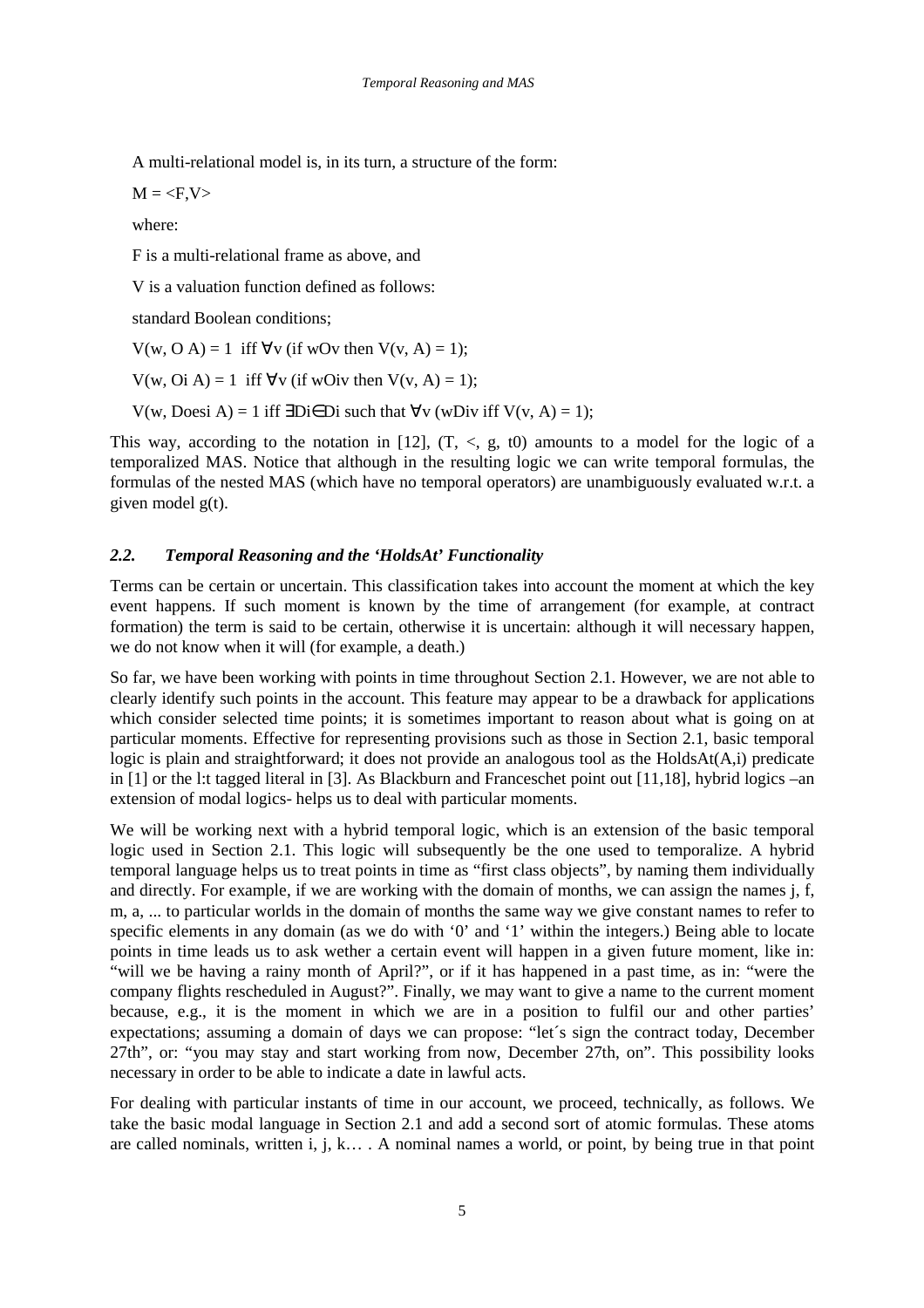and nowhere else; so if i is a nominal the formula i holds if and only if the current location is named i. Old and new atoms are combined to form complex formulas in the usual way (as in  $i \wedge p$ .) For direct access to worlds, basic hybrid logics provides a '@' operator. This operator, called a satisfaction operator, allows us to build formulas such as @iA, which is true at any point in a model if and only if A is satisfied at the unique point named by i. Thus we may eventually have a family of @i operators in our language; hybrid logics are essentially multi-modal logics. Satisfaction operators are normal modal operators. Note that  $@iA$  expressions play the same role of HoldsAt $(A,i)$  propositions and l:t facts. Hybrid logics may also include the downarrow binder ↓i. which creates a name i and assigns it to the currently evaluated world. Two examples follow.

Example 2. Hybrid-temporalised MAS; termed obligations, and claimable obligations. Suppose we consider the domain of days. Then the formulas  $\downarrow i.e$   $\Box$  @iG(O(DoesxA)) and  $\downarrow i.F(\downarrow j.e) \land$  @i.G(j  $\Box G\neg(\Box Doesx A)$  stand for "when the event e occurs, from that day on it will be the case that agent x is obliged to do A", and "from now on, there will be a day in which the event e will happen, and from that day on it will be the case that there is no obligation for x to do A", respectively. The fact that an obligation A is claimable by time i can be written as  $@i\Box A$ .

Example 3. Hybrid-temporalised MAS with relativised obligations; payment made before due time (Art 571 ACC.) The sentence

- $(\downarrow i.(\text{DoesxPay}) \wedge @iF(\downarrow i. Oy(\text{DoesxPay})))$
- $@i \neg G($   $\Box$ xDoesy Reimburse)<sup>1</sup>

 $\overline{a}$ 

establishes that if agent x pays on day i and there is a future day in which it is obligatory in the interest of agent y that x pays (Oy expresses a relativised obligation, namely, the obligation meant to satisfy the interest of agent y, see [22]), then there is no obligation for y to reimburse such payment. It is plain to see that by using a hybrid logic we keep the modal temporal reasoning facilities and add a "HoldsAt" functionality.

As another example, consider the scenario where agent x works for agent y, starting on day i. This can be represented as  $\mathcal{Q}$ iG(O(Doesx Workfor(y))). Similarly, the fact that x will not be obliged to work for y from day j on can be written as  $\mathcal{Q}$ j $\neg$ G(O(Doesx Workfor(y))). Note that though both prescriptions make sense separately, they lead to a contradictory situation: it cannot be the case that in the future there are instants in wich x is obliged to work and obliged not to work for y. To avoid such type of contradictions, and to be able to expand our framework with obligations spanning until an event terminates them, we have to provide a futher extension to our model. We will make use of the until modal operator.

Further extension. So far, we have been working with abstract temporal properties, and with uncertain time provisions. Then we added the possibility of explicitly referring to points in time. But for several MAS applications all these appear to be not enough. For example, we may want to be able to formally write sentences like "if agent a damages agent b, until the obligation is extinguished it is obligatory that a pays b", which responds to the more general temporal pattern "p will be the case, and until that happens, q will hold":  $U(p,q)$ . Those p properties are called guarantee properties in the computational literature [18]. While U searches forwards along a linear pointwise flow of time, the binary operator since:  $S(p,q)$  is used to look backwards.

<sup>1</sup> We may have also formalized this consequent as "there is no obligation in the interest of agent x for y to reimburse not in time i, neither after i and before j", meaning that the payment must have been done by time j.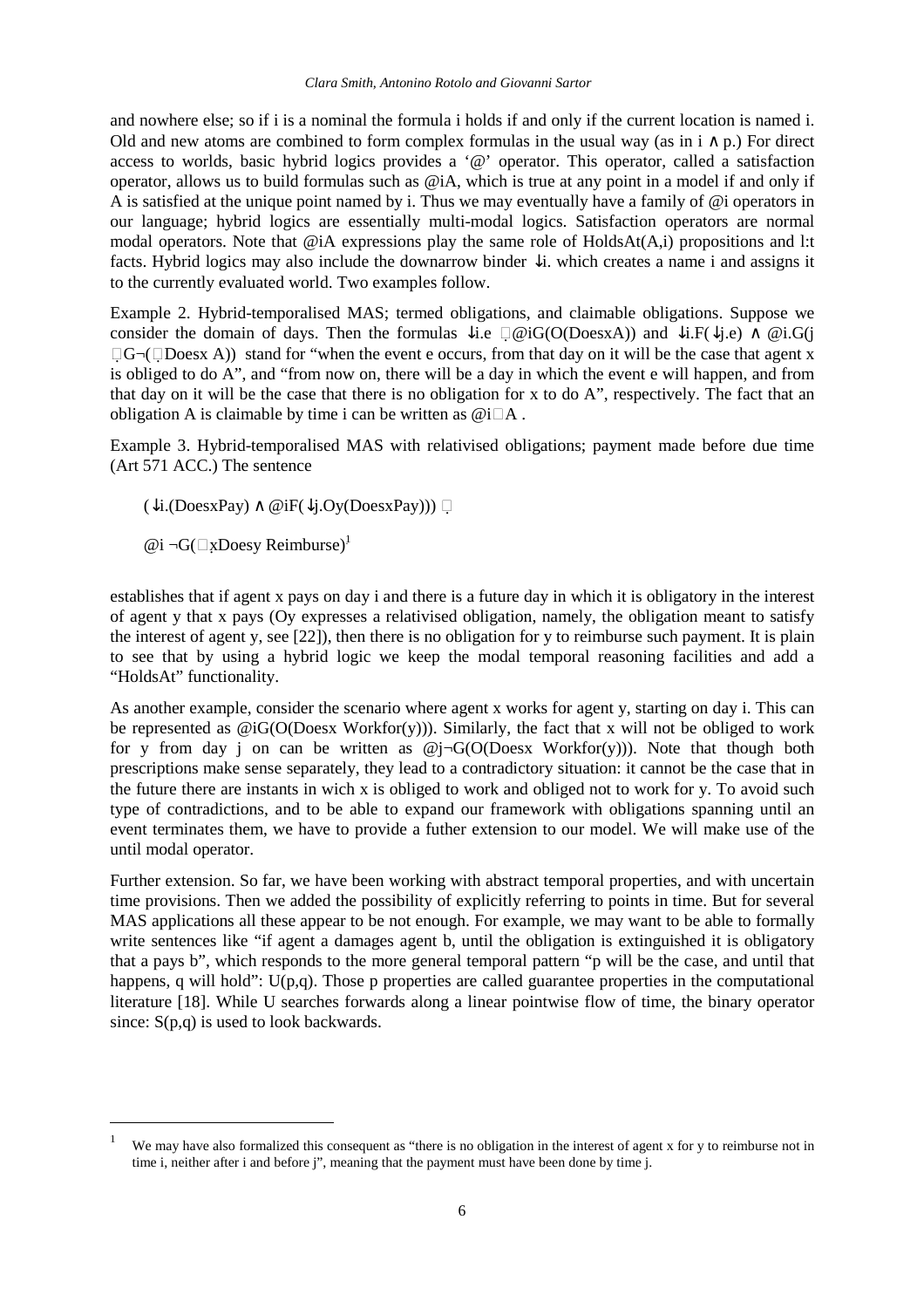Let us see how to fit these operators in our hybrid-temporal multi-modal account. The satisfaction definition for U is:

t  $\|\text{-} U(\phi, \psi)$  iff there is a v > t such that v  $\|\text{-} \phi$  and for all s with t < s < v: s $\|\text{-} \psi$ 

which it is to be interpreted on frames with structure  $(T, \leq)$  as stated in the Introduction. Therefore, the above semantic definition for U clearly suits the temporal intended behaviour of the model  $(T, <, g, t0)$ we gave in Section 2.1.1. (Correspondingly, define S as a search in the opposite direction in the time line.)

It is well known that U and S are not definable in the basic modal language (see e.g. [17,18]). Moreover, proposition 7.10 in [18] proves that U is not definable over the real numbers with  $\lt$ , using F and P. On the other hand, F and P are definable in a language with U and S, thus such a language is stronger than the basic temporal language. Therefore, let us extend our language with the binary operators U and S. U and S-formulas are built straightforwardly from Boolean connectives and propositions in the usual way.

Example 4. Hybrid-temporal MAS with Until; Deal example. Agents a and b make the following deal: "a has the obligation to pay b, until a does pay or June arrives". Formally, this deal can be expressed as U(((DoesaPay) ∨ June), Ob(Doesa Pay)); recall that June is here a nominal (and nominals play the role of propositional constants.) A proper payment before the forthcoming month of June will release agent a from his obligation. It follows from the example (and from U´s satisfaction definition) that the obligation to pay holds in all months previous to June and up to the month a pays (if on time); when June comes, the obligation will no longer hold.

## *2.3. Temporal Reasoning: MAS with Beliefs and Goals*

 $\overline{a}$ 

We next test with a couple of examples our intuitions regarding the usefulness of the reasoning about time within MAS for detecting breaches of good faith and confidence. Objective good faith is usually described as correctness, i.e., as a standard of behaviour which is to be recognised not only with reference to legal rules, but also with reference to social norms or background rules (namely, to norms and rules that are not explicitly stated within a legal code) [23,24,25,26,27]. Article 1175 of the Italian Civil Code states that one should follow the rules of correctness. These require that the trustee takes care to avoid damaging the trustor, i.e., the trustee should take into account the legitimate interest and expectations of the other party.

For working with the next example we extend the language with an operator for goals: Goalx A. It aims to stand for "agent x has goal A"2, where A is a proposition.

Example 5. Temporalised MAS with Goal operators (in [28], revisited.) Agent a is debtor of agent b. At the time of prescription of b´s action against a, b asks a to pay his debt, making a know he will be sued otherwise. Agent a says that he has no money at the time but that he will have enough in six months, which largely exceeds the prescription limit. b accepts to informally relax the deal. Six months later, a refuses to pay b. Then b sues a.

<sup>2</sup> As classically established, Goali is a Kn operator. The multi-relational frame already defined should correspondingly be extended with {Gi}i∈G, a set of accessibility relations w.r.t. goals.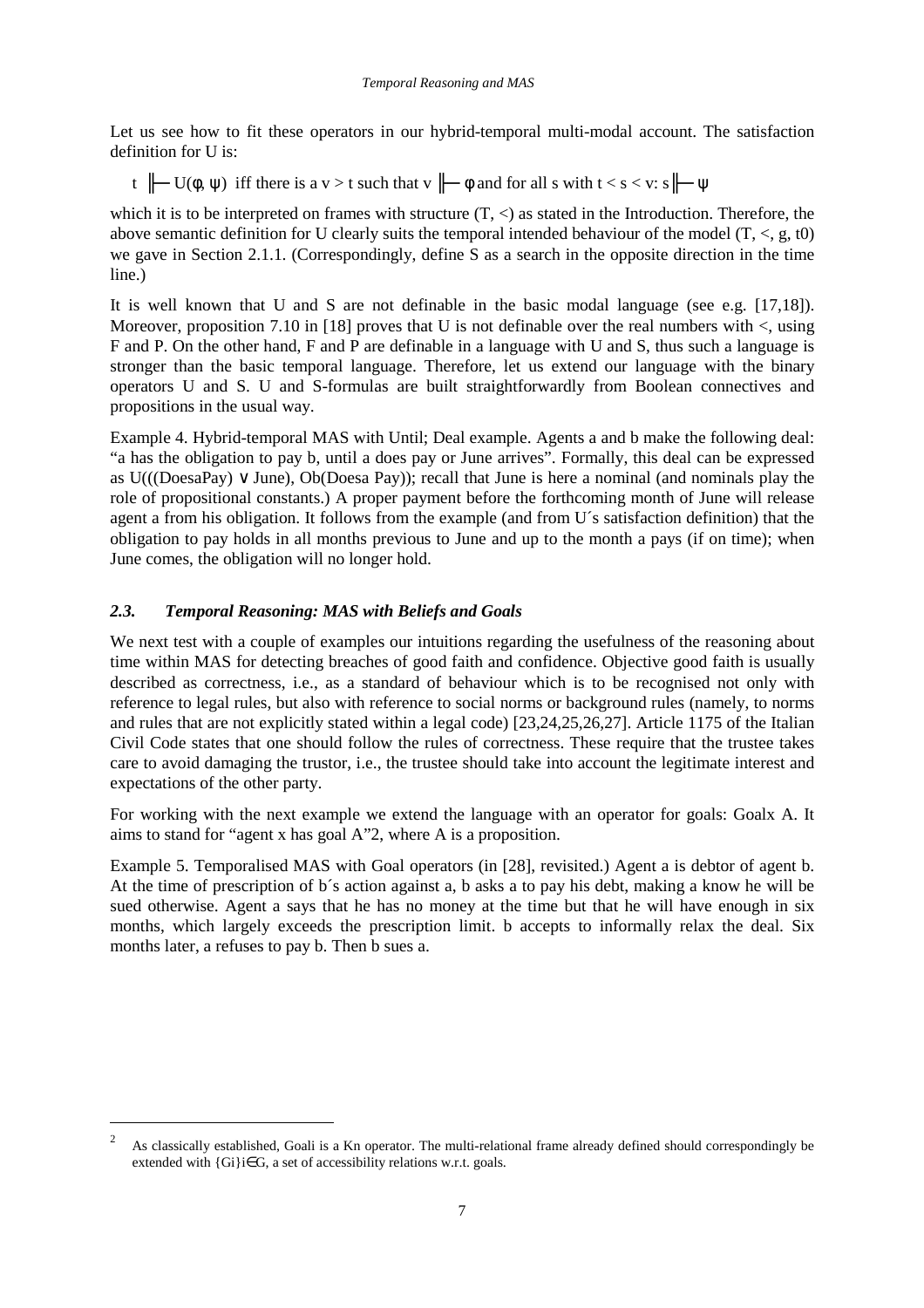Discussion. At time of prescription the following facts hold:

Ob(Doesa Pay), it is obligatory in the interest of agent b that a pays his debt;

Goala( $\neg Pay$ ), agent a has as (inner) goal not to pay;

Ob(Doesa Pay)  $\Box$  Ob(Goala(Doesa Pay)), when there is an obligation, then the obliged agent has the good-faith obligation to have the goal to accomplish (correctness rule);

 $G(\neg Ob(Doesa Pay))$ , from now on it will always be the case that there is no obligation of a to pay, as the obligation prescribes;

 $G(Goala(\neg Pay))$ , it will always be the case that a has as goal not to pay.

From the two first facts we get that a's goal of not paying contradicts his obligation to pay. This is an indicative of a breach of a's good faith by the time of prescription of b's action. Six months later it holds that ¬(DoesaPay), which conforms the last fact in the list above and also contradicts the deal.

Following, let us consider what happens to the correctness rule Ob(Doesa Pay)  $\rightarrow$  Ob(Goala(Doesa Pay)): by not having the goal of paying at the time he had to pay, a has violated the correctness obligation. However, when the main obligation expires also the correctness obligation does not apply any longer. Although there are indicatives of a's not acting in good faith, b would lose the case. A lawyer would indeed say that, from the moment the action prescribes, the obligation becomes a natural obligation (see e.g. Art. 515 ACC.) –this means that its fulfilment is founded now not in law, but in a principle of equity (this means that a is not obliged to pay, but if he does then he has no right to have his money back.)

Some important aspects of good faith and trust may be analysed on the basis of the concept of subjective good faith, which requires the trustor's sincere belief that he is doing things without damaging others' rights. For discussing this richer scenario, extend again our language with the doxastic modality Belx A, which is meant to represent that x has the belief that A 3. Let us now see an example illustrating how to combine hybrid temporal logic with agent's goals and beliefs.

Example 6. Hybrid-temporalised MAS with Until, and Goal operators (in [28, once again, revisited].) Agent a is debtor of agent b. By t1, the time of prescription of b´s action against a, b asks a to pay his debt, making a know he will be sued otherwise. Agent a says that he has no money now but that he will have enough in six months, by t7. Agent b accepts to relax the deal. By t7, a refuses to pay b. Then b sues a.

Discussion. The following hold:

 $\overline{a}$ 

 U(Expires(Ob(Doesa Pay), Ob(Doesa Pay)), it is obligatory in the interest of agent b that a pays his debt, until this obligation expires;

Expires(Ob(Doesa Pay))  $\Box$  G( $\neg$ Ob(Doesa Pay)), when the obligation expires it does not hold any longer;

Ob(Doesa Pay)  $\Box$  Ob(Goala(Doesa Pay)), the aforementioned correctness rule;

 $@t1$  Goala( $\neg$ Pay), agent a has as (inner) goal not to pay;

 $@t1 G(Goala(\neg Pay))$ , it will always be the case that a has as goal not to pay;

@t7 Expires(Ob(Doesa Pay)); the deal expires at t7.

<sup>3</sup> Respectively, extend again the multi-relational frame, now with a set of accessibility relations w.r.t. Bel, which are transitive, Euclidean and serial.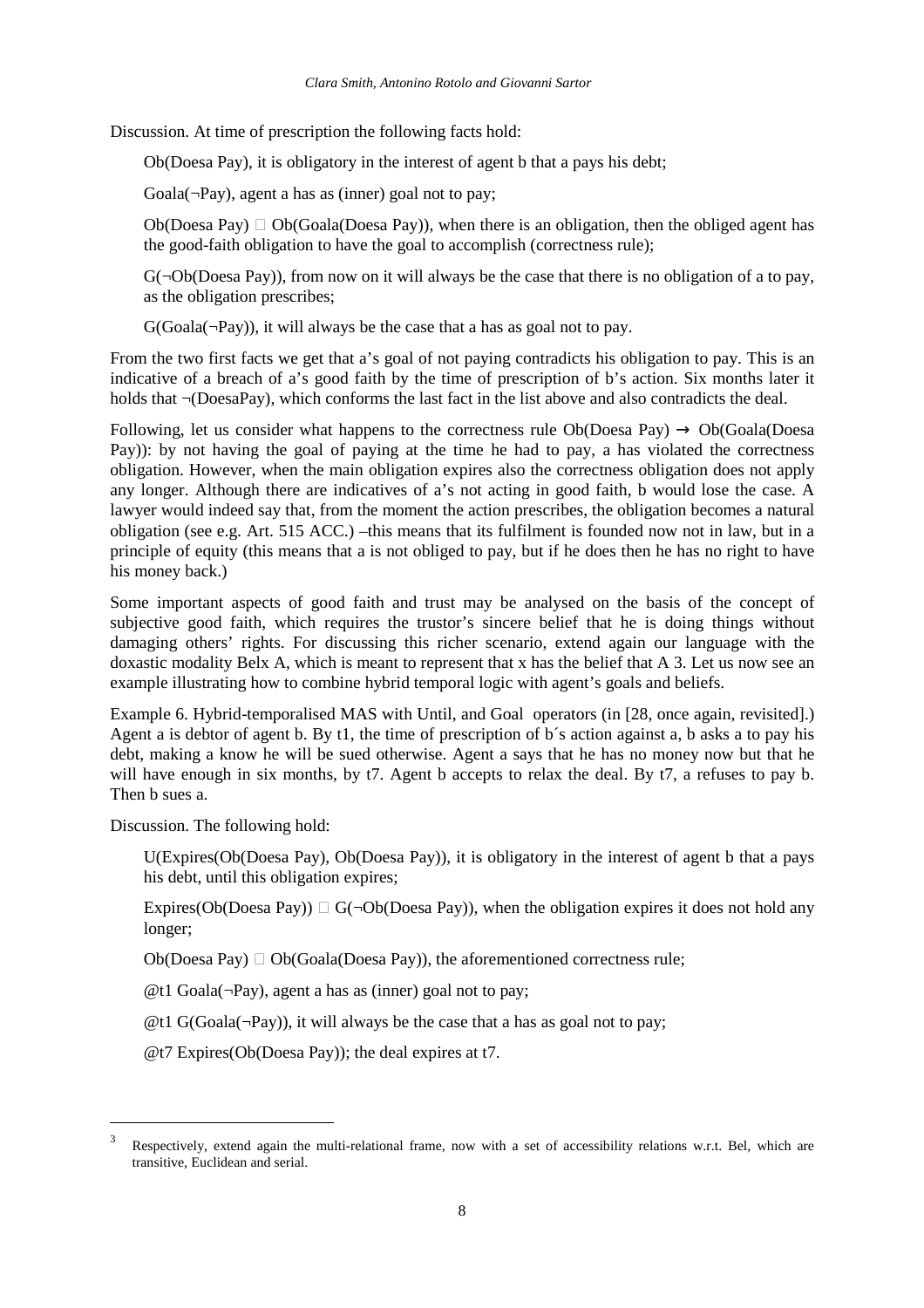By time t7 agent a has achieved his goals: he will no longer be obliged to pay  $(G(\neg Ob(Doesa Pay)),$ and he will never have to pay, because the obligation has expired (i.e. the deal is over.) Let us assume on the contrary that b sues a, at a time t0 before the expiration time t1. In this case, it holds that:

 @t0Ob(Doesa Pay); @t0¬DoesaPay; t0Goala(¬DoesaPay); t0Ob(Goala(Doesa Pay)).

Consequently, at t0, agent a violates both the obligation to pay and the good-faith correctness rule to have the goal to pay. Note here that the corresponding sanction can be even more severe that it would be if he failed to accomplish his obligation in good faith, i.e., without having the goal to do so.

# **3. Decidability Issues**

Regarding issues of decidability w.r.t. to our proposals in this work, it is well known that the logic that results from the combination through temporalization of a decidable logic and a basic tense logic is also decidable. PSPACE algorithms have been devised for a number of well-known logics including the temporal counterparts of K, T, K4 and S4. Theorem 7.1 in [18, pp. 436] settles that the satisfiability problem for basic hybrid logics is PSPACE-complete. Finite model checking algorithms for temporalizations –in the significance given in this paper- are available in [11]. Moreover, that paper suggests a temporalization using a hybrid logic. Furthermore, [29] provides terminating tableau systems for a number on non-transitive hybrid logics extending K such as the logic of irreflexive, antisymmetric frames; also [29] provides (for hybrid tense logic enriched with a universal modality) a terminating tableau calculus for the logic of transitive frames. Finally, U and S-formulas are complete w.r.t. frames  $(T, <)$  such that  $(T, <)$  is a well-ordered flow of time called Dedekind complete order, such as the total order of the natural numbers [11]. We consider all this background provides a strong preliminary platform where to build proof procedures for temporalized MAS such as those in this paper.

# **4. Concluding Remarks**

In this paper we addressed some forms of temporal reasoning within MAS, and suggested a perspective on how these combinations can be used for modelling aspects of time within lawful provisions, obligations, legal principles, and good faith. The main collaboration is the new variant of deontic tense logic using hybrid logics. The temporalizations we suggested provide evidence that minimal adjustments are required for existing frameworks such as those in, e.g., [14] to deal with both a minimal temporal reasoning functionality and a 'HoldsAt' device. We applied a methodology which falls under the general name of combination of logics (see [11,30]): we combined special-purpose logics of restricted expressive power.

The systems we obtain are simple from the logical point of view; their simplicity is support for their usefulness and robustness, and also keeps the systems manageable, decidable, and suitable for further studies and extensions. The use of U leads us to consider an even more prominent role for time periods within normative MAS; we have treated intervals not as primitive objects but built them on top of a more basic element, the point in time. We did not include complex definitions for concepts such as trust, agreement, commitment, roles, or speech acts, which directly increase the complexity of the MAS. These further extensions, i.e. how to put to work all (or some of) these concepts together, are matter of our future investigations.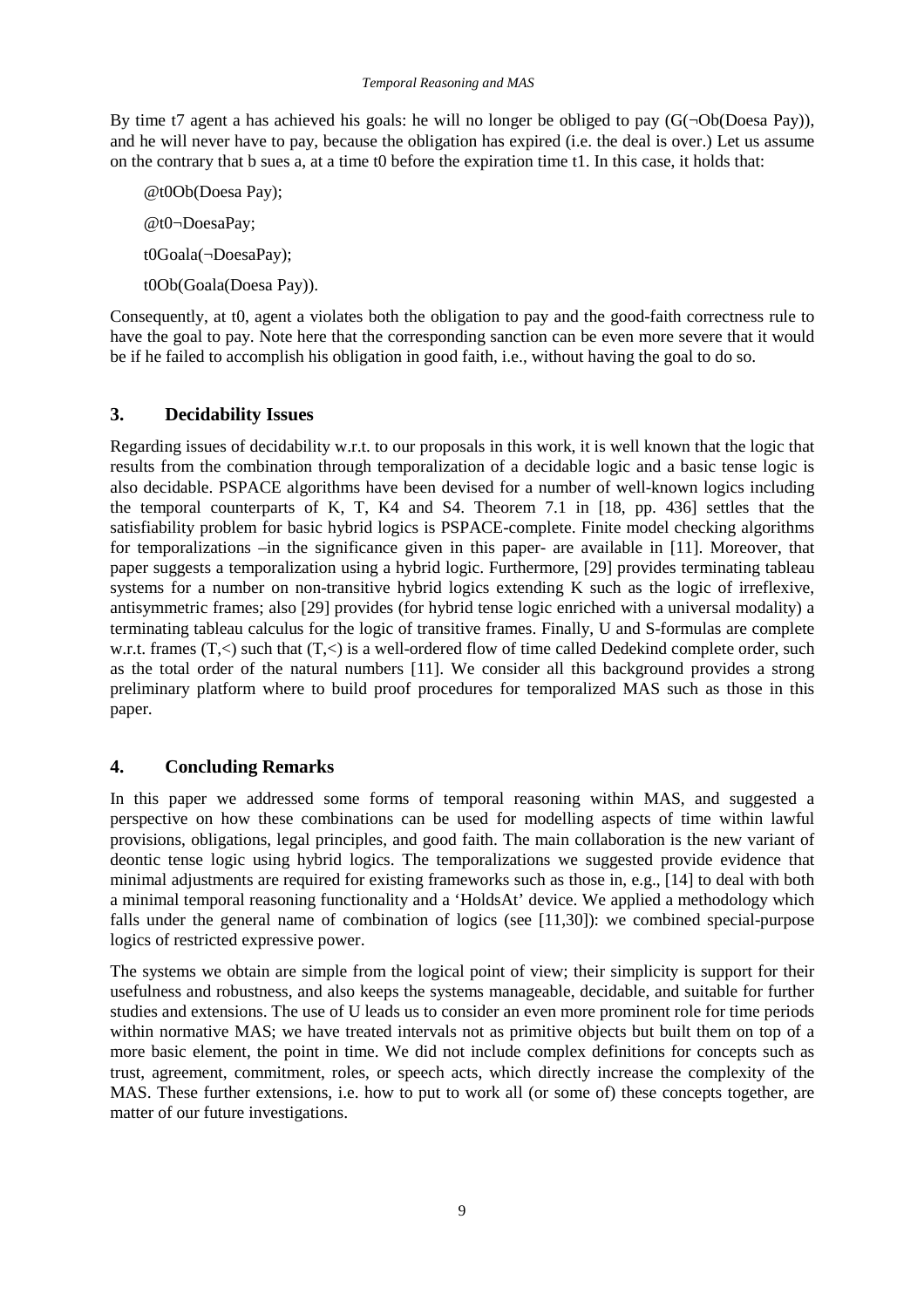#### **References**

- [1] A. Artikis, J. Pitt, M. Sergot. Animated Specifications of Computational Societies. AAMAS 2002, ACM.
- [2] R. Kowalski, M. Sergot. A logic-based calculus of events. New Generation computing, 4(1):67-96, 1986.
- [3] G. Boella, G. Governatori, J. Hulstijn, R. Riveret, A. Rotolo, L. van der Torre. Time and Defeasibility in FIPA ACL Semantics. WLIAMAS 08.
- [4] G. Governatori, G. Sartor, A. Rotolo. Temporalised normative positions in defeasible logic. Proceedings of ICAIL 2005, ACM Press.
- [5] C. Castelfranchi, R. Falcone, 'Social trust: a cognitive approach', in Trust and Deception in Virtual Societies, Springer, 2001.
- [6] R. Demolombe, C-J. Liau. A Logic of Graded Trust and Belief Fusion. 4th Wshop on Deception, Fraud and Trust in Agent Societies. 2001.
- [7] J.-J. CH. Meyer, R. J. Wieringa. Deontic logic: a Concise Overview. In: Deontic Logic in Computer Science: Normative System Specification. J.-J. CH. Meyer, R. J. Wieringa (eds.) 1993, Wiley.
- [8] J. A. van Eck. A system of temporally relative modal and deontic predicate logic and its philosophical applications. Logique et Analyse, 100, 1982, 249-381.
- [9] T. Maibaum, J. Fiadeiro, and S. Khosla. Temporal reasoning over deontic specifications. In Deontic logic in computer science: normative system specification, John Wiley and Sons Ltd., Chichester, 1994.
- [10] A. N. Prior. Time and Modality. Oxford Press, 1957.
- [11] M. Franceschet, A. Montanari, M. De Rijke. Model checking for combined logics with an application to mobile systems. Autom. Softw. Eng. 11(3), 289-321, 2004.
- [12] A.J.I. Jones, M. Sergot. A Logical Framework. Open Agent Societies: Normative Specifications in Multi-Agent Systems, Wiley, 2003.
- [13] A. Rotolo, G. Sartor, C. Smith. Good Faith in Contract Negotiation and Performance. IJBPIM Journal, Inderscience. 4(3) :154-173. doi: 10.1504/IJBPIM.2009.030983.
- [14] A. Rotolo, C. Smith. Collective Trust and Normative Agents. Logic Journal of IGPL 2010; doi: 10.1093/jigpal/jzp076.
- [15] S. K. Thomason. Semantic Analysis of Tense Logics. JSL, 35:150-158, 1972.
- [16] R. Goldblatt. Mathematical Modal Logic: A View of its Evolution. Handbook of the History of logic. V. 6. 2005, Elsevier.
- [17] Y. Venema. Temporal Logic. L. Goble ed., The Blackwell Guide to Philosophical Logic. Blackwell Publishers, USA. 203-223, 2001.
- [18] P. Blackburn, M de Rijke, Y. Venema. Modal Logic. Cambridge, 2001.
- [19] D. Elgesem. The Modal Logic of Agency. Nordic Journal of Philosophical Logic, 1997.
- [20] G. Governatori, A. Rotolo. On the axiomatisation of Elgesem's logic of agency and ability. Journal Philosophical Logic, 2005, 34: 403-431.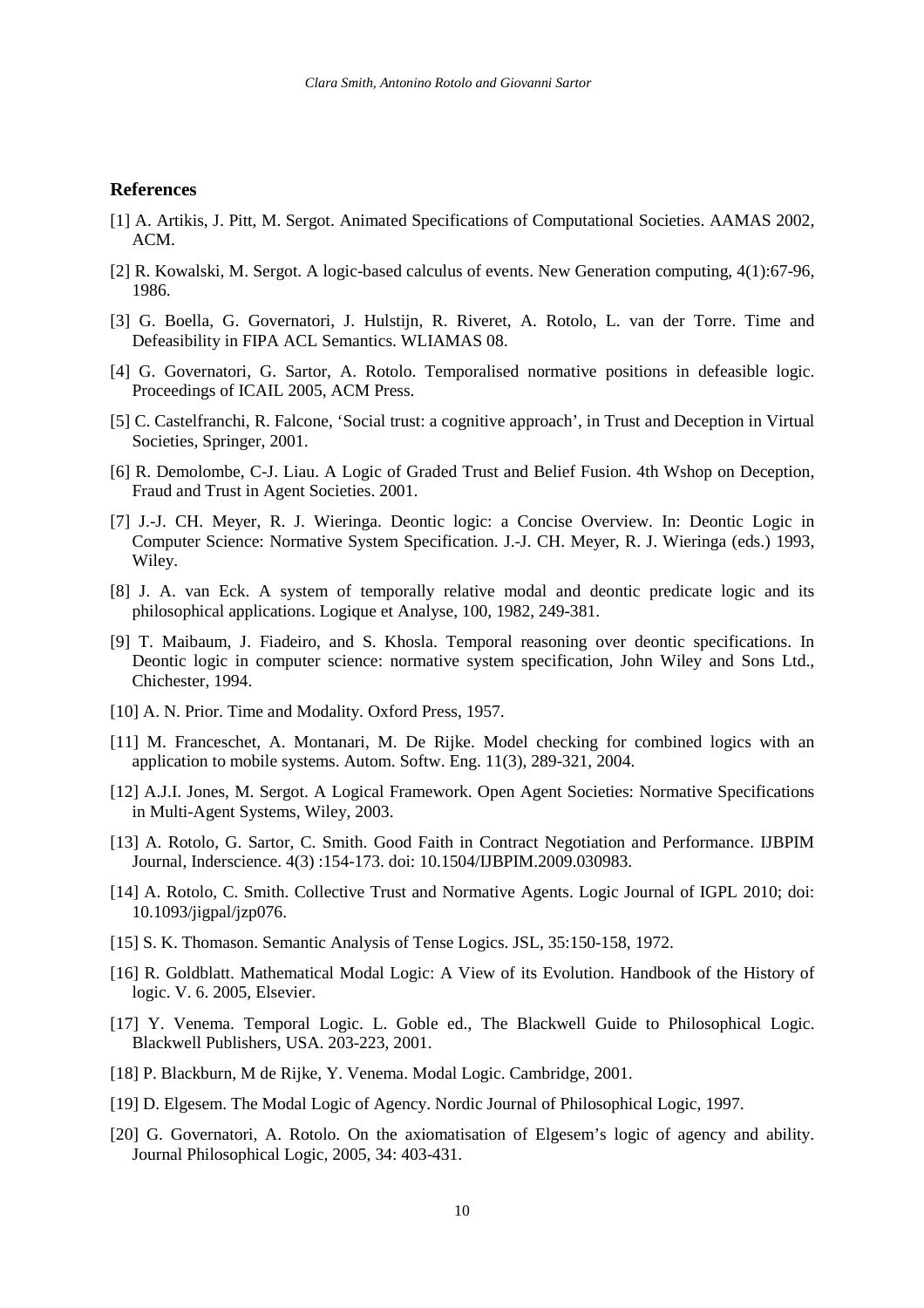- [21] M. Finger, D. Gabbay. Adding a temporal dimension to a logic system. Journal of Logic, Language and Information, 2:203-233, 1992.
- [22] H. Herrestad, C. Krogh. Deontic Logic relativised to Bearers and Counterparties. J. Bing and O. Torvund eds., Anniversary Antology in Computers and Law –TANO 1995, pp 453-522.
- [23] D. Memmo, G. Sartor, G. Quadri. 'Trust, reliance, good faith and the law', in Trust Management, Springer. 2003.
- [24] H. MacQueen. 'Good faith in the Scots law of contract: an undisclosed principle?'. In Good Faith in Contract and Property Law, Hart. 1999.
- [25] R. Brownsword, N. Bird, G. Howells. Good faith in contract: concept and context, in Good Faith in Contract, Ashgate. 1998.
- [26] M. Storme. Good faith in the contents of contracts in European Private Law. Elec. Journ. Comparative Law, 2003.
- [27] A. Musy. The good faith principle in Contract Law and the precontractual duty to disclose, in Global Jurist Advances. 2001.
- [28] S. Whittaker, R. Zimmermann. Good Faith in European Contract Law. Cambridge University Press, 2000.
- [29] T. Bolander, P. Blackburn. Terminating Tableau Calculi for Hybrid Logics extending K. www.elsevier.nl/locate/entcs. 2007.
- [30] C. Areces, C. Monz, H de Nivelle, M. de Rijke. The Guarded Fragment. Ins and Outs. In J. Gerbrandy, et al eds., JFAK. Essays Dedicated to Johan van Benthem on the Occasion of his 50th Birthday, Vossiuspers, AUP, Amsterdam, 1999.